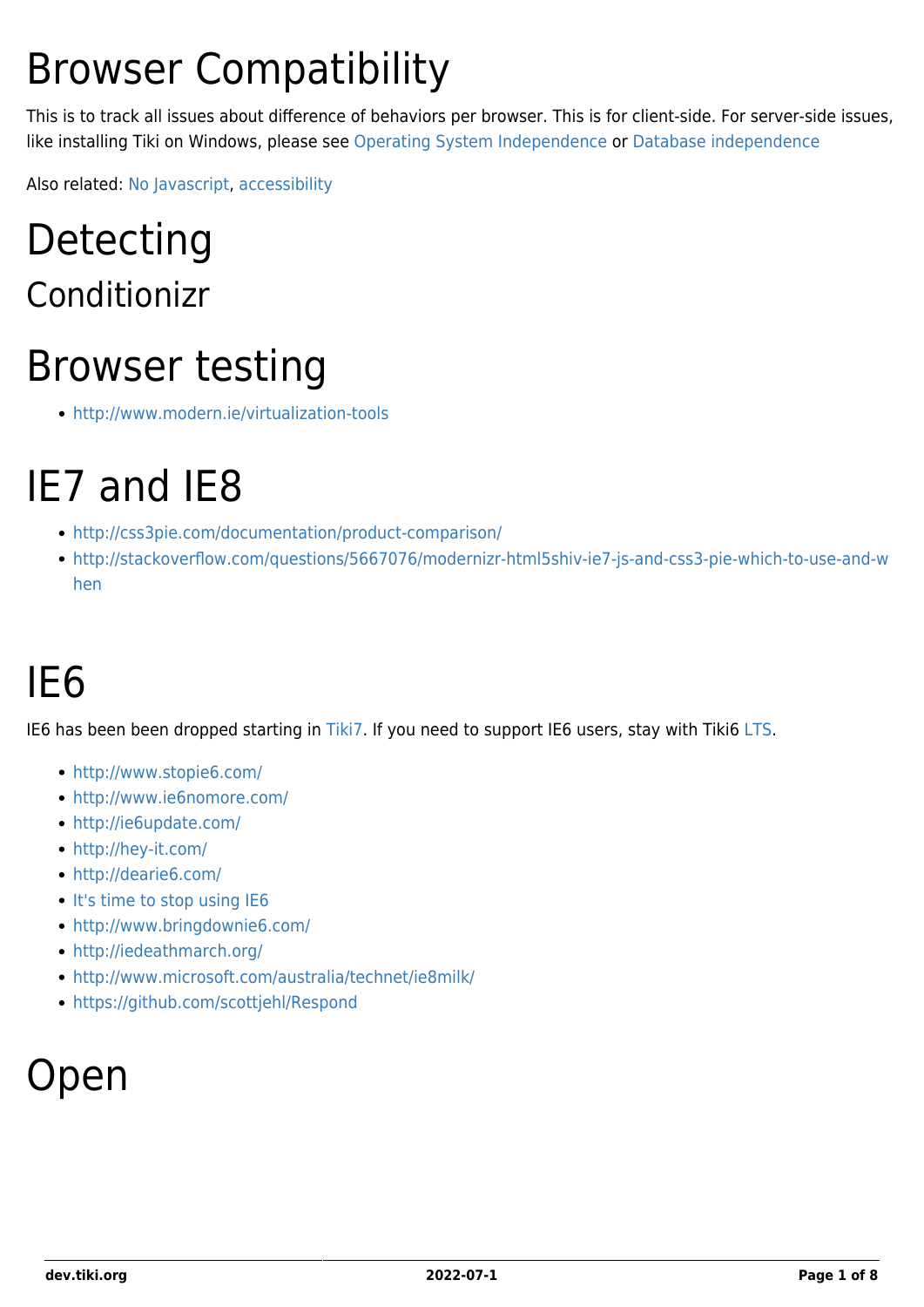| <b>Rating</b>                                                                                                        | <b>Subject</b>                                                                         | <b>Submitted</b><br>by | <b>Importance</b> | <b>Easy</b><br>to<br>solve? | <b>Priority</b> | <b>Category</b>                                                             | <b>Volunteered</b><br>to solve | <b>Created</b>        | <b>LastModif</b>      | <b>Comments</b>                         |
|----------------------------------------------------------------------------------------------------------------------|----------------------------------------------------------------------------------------|------------------------|-------------------|-----------------------------|-----------------|-----------------------------------------------------------------------------|--------------------------------|-----------------------|-----------------------|-----------------------------------------|
| ***<br>1★★<br>***<br>1★★<br>***<br>计女女<br>***<br><b>1**</b><br>***<br>计女女<br>$(0)$<br>$\pmb{\Theta}$                 | First form field on<br>pages does not<br>have focus                                    | Marc Laporte           | 6                 | 10<br>easy                  | 60              | • Usability                                                                 |                                |                       | 2012-10-04 2013-10-28 | 0                                       |
| ***<br>1★★<br>***<br>1★★<br>***<br><b>1**</b><br>***<br>计女女<br>***<br>1★★<br>$(0)$ $\odot$                           | 3D browser not<br>working at Safari<br>at Mac OS X                                     | macnific               | 1 low             |                             | $5\overline{)}$ | • Usability                                                                 |                                |                       | 2009-11-27 2009-11-27 | $\pmb{0}$                               |
| ***<br>***<br>***<br><b>1**</b><br>***<br><b>1**</b><br>***<br>1★★<br>***<br>1★★<br>$(1)$<br>$\pmb{\Theta}$          | Top header ugly<br>and hard to use<br>on iPhone /<br>smartphone                        | luciash d'<br>being [] |                   | $\mathbf{1}$<br>difficult   | 5               | • Usability<br>• Community<br>projects<br>• Dogfood on<br>a *.tiki.org site |                                | 2016-03-11 2016-03-11 |                       | $\overline{7}$<br>chibaguy-12 Mar<br>16 |
| ***<br><b>1**</b><br>***<br><b>1**</b><br>***<br>计女女<br>***<br>1★★<br>***<br>1女女<br>$(\mathbf{0})$<br>$\pmb{\Theta}$ | Native support<br>for alternate<br>content & layout<br>per browser<br>(Showfor plugin) | Marc Laporte           | $_{8}$            | 6                           | 48              | • Feature<br>request                                                        |                                |                       | 2009-08-29 2013-11-03 | 3<br>marclaporte-08<br>Feb 13           |
| ***<br>1女女<br>***<br>1★★<br>***<br>1女女<br>***<br>计女女<br>***<br>计女女<br>$(0)$<br>$\pmb{\Theta}$                        | Multiple IE fixes<br>for tiki-js.js and<br>tiki-jquery.js<br>TikiWiki V4.2             | gregejack              | 8                 |                             | 40              | • Usability<br>$\bullet$ Patch                                              |                                |                       | 2010-05-12 2010-05-12 | 5<br>marclaporte-09<br>Jun 11           |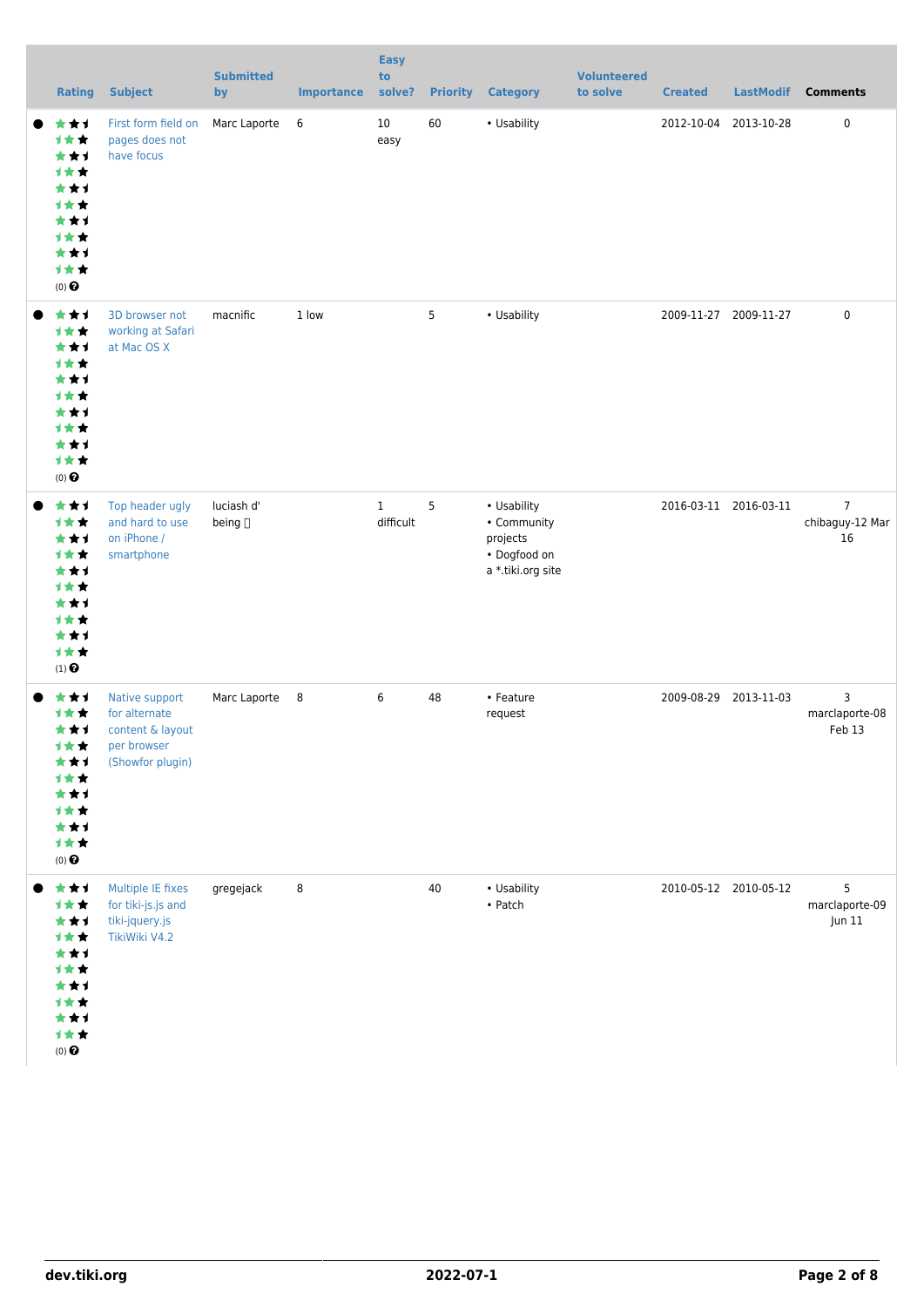| <b>Rating</b>                                                                                               | <b>Subject</b>                                                                                         | <b>Submitted</b><br>by | <b>Importance</b> | <b>Easy</b><br>to<br>solve? | <b>Priority</b> | <b>Category</b>                                                                       | <b>Volunteered</b><br>to solve | <b>Created</b>        | <b>LastModif</b>      | <b>Comments</b>                       |
|-------------------------------------------------------------------------------------------------------------|--------------------------------------------------------------------------------------------------------|------------------------|-------------------|-----------------------------|-----------------|---------------------------------------------------------------------------------------|--------------------------------|-----------------------|-----------------------|---------------------------------------|
| ***<br>1★★<br>***<br><b>1**</b><br>***<br>1★★<br>***<br>1★★<br>***<br>1★★<br>$(0)$<br>$\pmb{\Theta}$        | bad rendering of<br><b>Featured Site</b><br>Configurations                                             | Saša Janiška           | 8                 |                             | 40              | • Usability                                                                           |                                | 2018-08-07            | 2018-08-07            | $\mathbf{1}$<br>chibaguy-07 Aug<br>18 |
| ***<br>1★★<br>***<br>1★★<br>***<br>1★★<br>***<br>1★★<br>***<br>1女女<br>$(0)$ $\Theta$                        | Code button in<br><b>CKEditor</b><br><b>WYSIWYG not</b><br>working for IE 8                            | tpinet                 | $\overline{7}$    |                             | 35              | • Usability<br>• Regression                                                           |                                |                       | 2011-03-21 2011-03-21 | 0                                     |
| ***<br>1★★<br>***<br>1★★<br>***<br>1★★<br>***<br>1★★<br>***<br>1女女<br>$(0)$<br>$\pmb{\Theta}$               | iepngfix checks<br>hundreds of<br>images, and is<br>very slow (2<br>minute page load<br>video example) |                        | 6                 |                             | 30              | • Usability<br>• Conflict of<br>two features<br>(each works<br>well<br>independently) |                                |                       | 2009-08-29 2009-08-29 | $\pmb{0}$                             |
| ***<br><b>1**</b><br>***<br><b>1**</b><br>***<br>计女女<br>***<br>计女女<br>***<br>1★★<br>$(0)$<br>$\pmb{\Theta}$ | <b>TikiSheet</b><br>inoperable on 3.0<br>beta 4 with<br><b>Company Intranet</b><br>Profile             | mizraith               |                   |                             | 25              | $\cdot$ Error                                                                         |                                | 2009-05-02 2011-10-09 |                       | 0                                     |
| ***<br>计女女<br>***<br>计女女<br>***<br>计女女<br>***<br>计女女<br>***<br>计女女<br>$(0)$<br>$\pmb{\Theta}$               | IE 8 and<br>DD_belatedPNG.js                                                                           | darioj                 | 5                 |                             | 25              | • Usability                                                                           |                                |                       | 2009-06-12 2009-06-12 | $\pmb{0}$                             |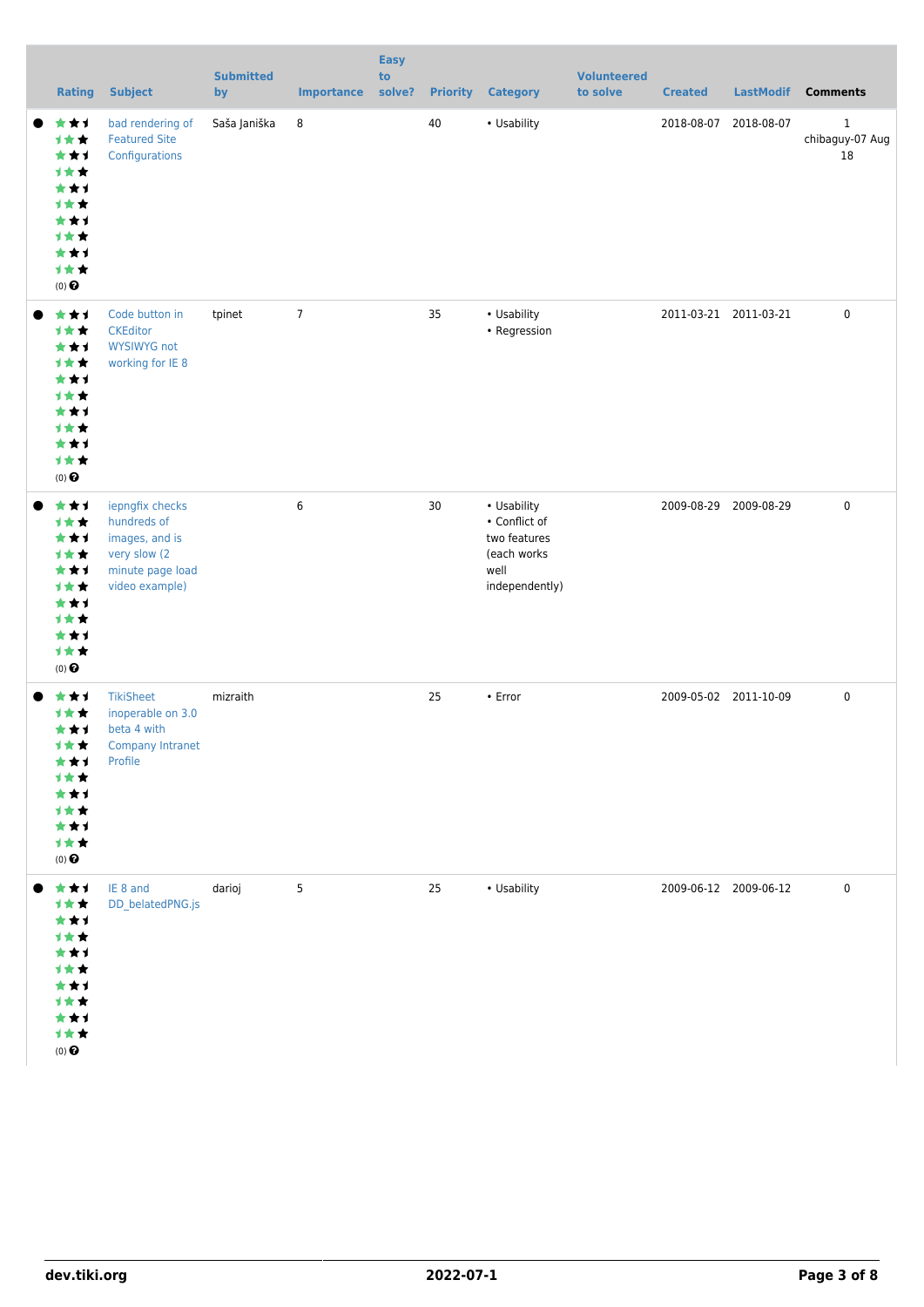| <b>Rating</b>                                                                            | <b>Subject</b>                                                                        | <b>Submitted</b><br>by | <b>Importance</b> | <b>Easy</b><br>to<br>solve? |    | <b>Priority Category</b> | <b>Volunteered</b><br>to solve | <b>Created</b> |                       | LastModif Comments                         |
|------------------------------------------------------------------------------------------|---------------------------------------------------------------------------------------|------------------------|-------------------|-----------------------------|----|--------------------------|--------------------------------|----------------|-----------------------|--------------------------------------------|
| ***<br>***<br>***<br>1★★<br>***<br>计女女<br>***<br>计女女<br>***<br>计女女<br>(0) $\pmb{\Theta}$ | download .zip<br>files from file<br>gallery failing<br>when using<br><b>IExplorer</b> | HansNouwens            |                   |                             | 25 | • Error                  |                                | 2009-10-27     | 2009-10-27            | $\overline{2}$<br>hansnouwens-05<br>Mar 10 |
| ***<br>计女女<br>***<br>***<br>***<br>1**<br>***<br>计女女<br>***<br>计女女<br>$(0)$ $\odot$      | <b>WYSIWYG</b> and<br>normal editor are<br>not screen width<br>in IE8                 | tpinet                 | 5                 |                             | 25 |                          |                                |                | 2011-03-21 2011-03-21 | 0                                          |
| ***<br>计女女<br>***<br>计女女<br>***<br>1★★<br>***<br>1★★<br>***<br>计女女<br>$(0)$ $\odot$      | Add group<br>permissions for<br>individual polls                                      | illori                 | $\overline{2}$    |                             | 10 | • Feature<br>request     | illori                         |                | 2006-08-18 2021-10-12 | 2<br>Bsfez-12 Oct 21                       |

# Pending

|              | Rating                                                                              | <b>Subject</b>                                                                                               | <b>Submitted</b><br>by | <b>Importance</b> | <b>Easy</b><br>to<br>solve? | <b>Priority</b> | <b>Category</b>                     | <b>Volunteered</b><br>to solve | <b>Created</b>        | <b>LastModif</b> | <b>Comments</b>                      |
|--------------|-------------------------------------------------------------------------------------|--------------------------------------------------------------------------------------------------------------|------------------------|-------------------|-----------------------------|-----------------|-------------------------------------|--------------------------------|-----------------------|------------------|--------------------------------------|
| $\mathbf{0}$ | ***<br>计女女<br>***<br>计女女<br>***<br>计女女<br>***<br>计女女<br>***<br>计女女<br>$(0)$ $\odot$ | Other browsers<br>than IE                                                                                    | thedune                | 9 high            |                             | 45              | • Usability<br>• Feature<br>request |                                | 2010-04-18 2011-10-09 |                  | 0                                    |
| $\bullet$    | ***<br>计女女<br>***<br>计女女<br>***<br>计女女<br>***<br>计女女<br>***<br>计女女<br>$(0)$ $\odot$ | Unable to select<br>from format<br>dropdown in<br><b>WYSIWYG text</b><br>editor with Internet<br>Explorer 11 | ThomG                  | 5                 |                             | 25              | $\bullet$<br>Regression             |                                | 2016-05-09            | 2018-01-08       | $\mathbf 1$<br>Chealer9-08<br>Jan 18 |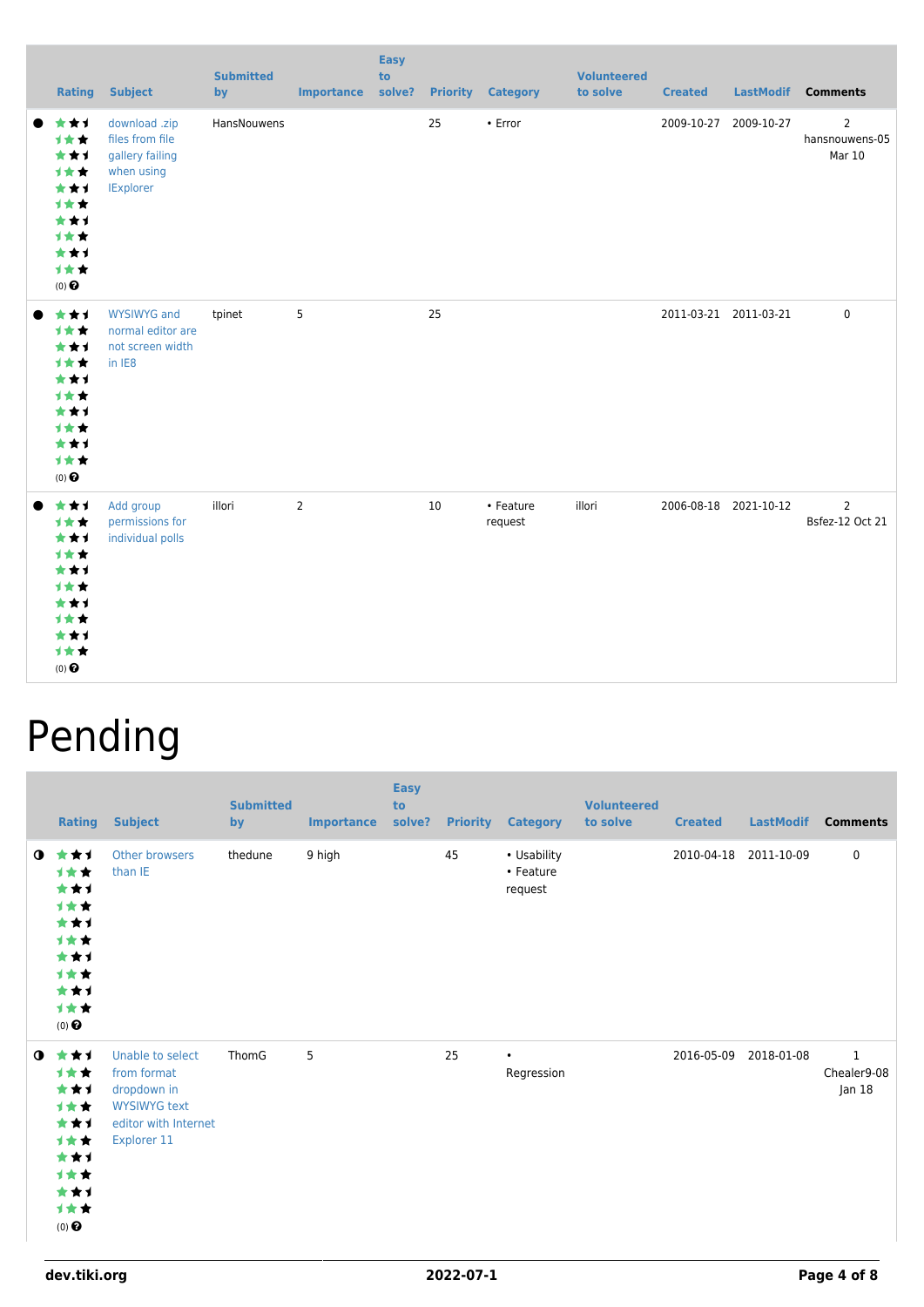|             | Rating                                                                              | <b>Subject</b>                                                  | <b>Submitted</b><br>by | <b>Importance</b> | <b>Easy</b><br><b>to</b><br>solve? | <b>Priority</b> | <b>Category</b>                         | <b>Volunteered</b><br>to solve | <b>Created</b> | <b>LastModif</b> | <b>Comments</b>         |
|-------------|-------------------------------------------------------------------------------------|-----------------------------------------------------------------|------------------------|-------------------|------------------------------------|-----------------|-----------------------------------------|--------------------------------|----------------|------------------|-------------------------|
| $\mathbf o$ | ***<br>1★★<br>***<br>1★★<br>***<br>计女女<br>***<br>计女女<br>***<br>计女女<br>$(0)$ $\odot$ | <b>SEFURL does not</b><br>work with umlaute<br>like<br>äöüßÄÃ-Ü | eto0815                | 4                 |                                    | 20              | • Usability<br>$\bullet$<br>Consistency |                                | 2009-02-09     | 2011-10-09       | 1<br>arild-09 Oct<br>11 |

### Closed

|           | <b>Rating</b>                                                                              | <b>Subject</b>                                                                                          | <b>Submitted</b><br>by       | <b>Importance</b> | <b>Easy</b><br>to<br>solve? | <b>Priority</b> | <b>Category</b>                                                             | <b>Volunteered to</b><br>solve | <b>Created</b> | LastModif             | <b>Comments</b>                              |
|-----------|--------------------------------------------------------------------------------------------|---------------------------------------------------------------------------------------------------------|------------------------------|-------------------|-----------------------------|-----------------|-----------------------------------------------------------------------------|--------------------------------|----------------|-----------------------|----------------------------------------------|
| $\bullet$ | ***<br>计女女<br>***<br>1★★<br>***<br>计女女<br>***<br>1★★<br>***<br>计女女<br>$(0)$ $\odot$        | IE7 problem with the<br>"Show/Hide menu"<br>javascript (patch now<br>attached as a<br>workaround)       | Geoff<br>Brickell            | 9                 |                             | 45              | • Error<br>• Patch                                                          |                                | 2008-10-30     | 2013-06-06            | $\pmb{0}$                                    |
| O         | ***<br>计女女<br>***<br>1★★<br>***<br>计女女<br>***<br>计女女<br>***<br>计女女<br>$(0)$ $\odot$        | usability issue:<br>textareas misplaced on<br>dev.t.o in Opera -<br>cannot add details to<br>bugreports | luciash d'<br>being $\sqcap$ | 9 high            |                             | 45              | • Usability<br>• Community<br>projects<br>• Dogfood on<br>a *.tiki.org site |                                |                | 2010-12-08 2013-02-27 | $\pmb{0}$                                    |
| $\bullet$ | ***<br>1★★<br>***<br>计女女<br>***<br><b>1**</b><br>***<br>计女女<br>***<br>1★★<br>$(0)$ $\odot$ | IE eats up extra long<br><b>Wikipages and Articles</b>                                                  | Conrad<br>Rentsch            | 9 high            |                             | 45              | • Error<br>• Usability                                                      | luciash d' being ∏             |                | 2006-01-30 2007-02-16 | $\mathbf{1}$<br>luci-27 Jun 06               |
| $\bullet$ | ***<br>计女女<br>***<br>计女女<br>***<br>计女女<br>***<br>计女女<br>***<br>1★★<br>$(0)$ $\odot$        | Opening pages in the<br>1.9 result in the blank<br>page                                                 | viksicom                     | 9 high            |                             | 45              | $\cdot$ Error                                                               | viksicom                       |                | 2006-06-20 2006-06-21 | $\overline{4}$<br>DrStrangepork-18<br>Aug 06 |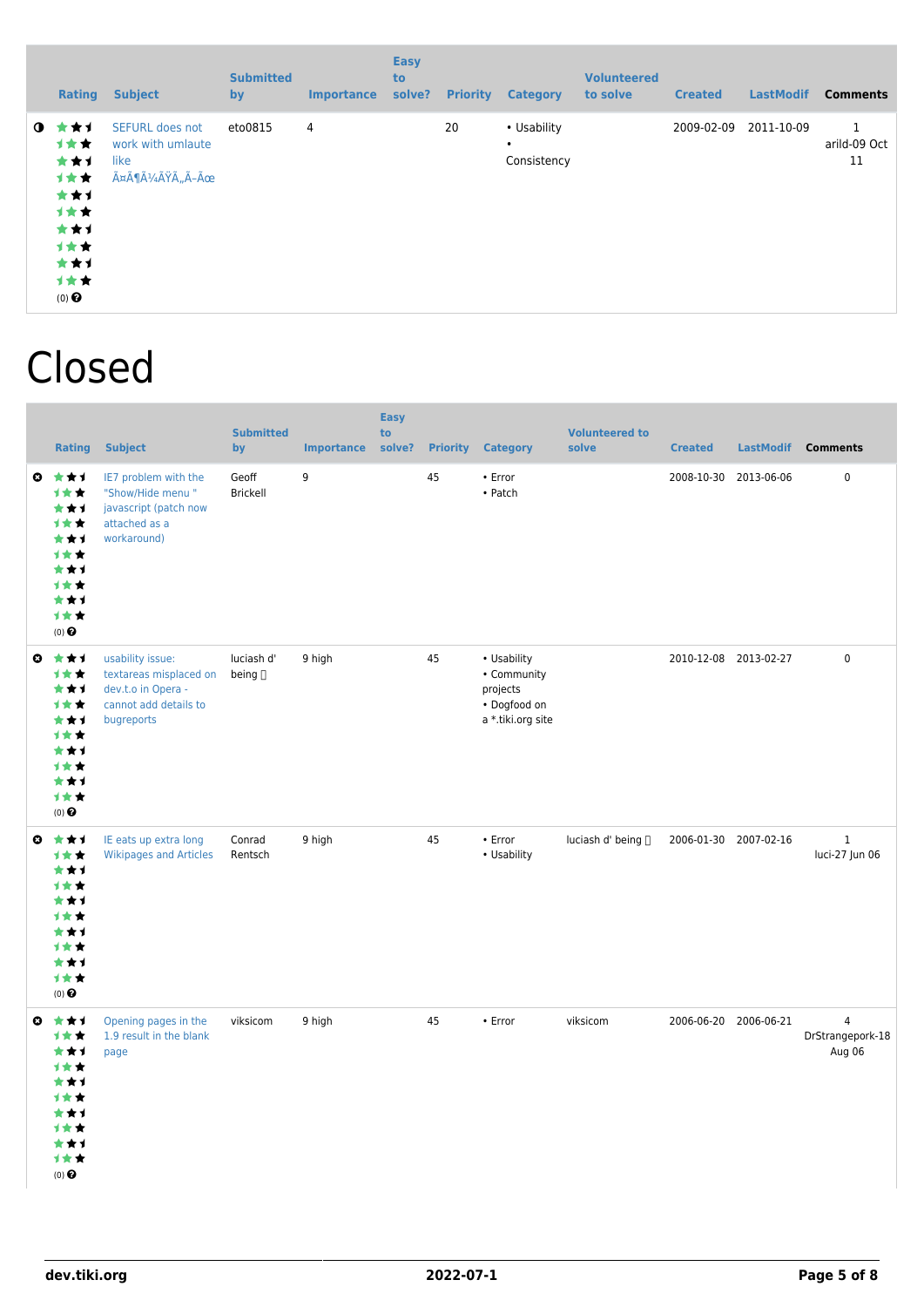|           | <b>Rating</b>                                                                                                | <b>Subject</b>                                                                                                       | <b>Submitted</b><br>by         | <b>Importance</b> | <b>Easy</b><br>to<br>solve? | <b>Priority</b> | <b>Category</b>                                                                                  | <b>Volunteered to</b><br>solve          | <b>Created</b>        |                       | LastModif Comments             |
|-----------|--------------------------------------------------------------------------------------------------------------|----------------------------------------------------------------------------------------------------------------------|--------------------------------|-------------------|-----------------------------|-----------------|--------------------------------------------------------------------------------------------------|-----------------------------------------|-----------------------|-----------------------|--------------------------------|
|           | ◎ ★★1<br>计女女<br>***<br>1★★<br>***<br>计女女<br>***<br>计女女<br>***<br>计女女<br>$(0)$ $\odot$                        | simple multiline chart<br>(tikisheet) produces<br>many errors and no<br>chart                                        | Xavi (as<br>xavidp -<br>admin) | $\overline{7}$    |                             | 35              | • Error                                                                                          | amette                                  | 2005-05-26 2011-02-03 |                       | 0                              |
| $\bullet$ | 大女子<br>计女女<br>***<br>计女女<br>***<br>计女女<br>***<br>1女女<br>***<br>计女女<br>$(0)$ $\Theta$                         | Uploading files into a<br>file gallery fails from<br>within a tracker with<br>files larger than<br>approx. 600 kByte | aceins05                       | $\overline{7}$    |                             | 35              | • Error<br>• Usability<br>• Conflict of<br>two features<br>(each works<br>well<br>independently) |                                         | 2012-11-27 2012-11-28 |                       | $\pmb{0}$                      |
|           | ◎ ★★1<br>计女女<br>***<br>计女女<br>***<br>计女女<br>***<br>计女女<br>***<br>计女女<br>$(0)$ $\odot$                        | calendar overlaps on<br>right column                                                                                 | Marc<br>Laporte                | 6                 |                             | 30              | • Error                                                                                          |                                         |                       | 2005-04-23 2005-10-11 | $\mathbf{1}$<br>ikky-26 Apr 05 |
|           | $0 \star \star \star$<br>计女女<br>***<br>计女女<br>***<br>计女女<br>***<br><b>1**</b><br>***<br>计女女<br>$(0)$ $\odot$ | Update HAWHAW to<br>latest version in Tiki<br>1.9.1                                                                  | Marc<br>Laporte                | 6                 |                             | 30              | • Feature<br>request                                                                             | NorbertHuffschmid 2005-04-27 2005-05-05 |                       |                       | 0                              |
|           | ◎ ★★1<br>计女女<br>***<br>1★★<br>***<br>计女女<br>***<br>1★★<br>***<br>1★★<br>$(0)$ $\odot$                        | <b>Character substitutions</b><br>in page names, search<br>engine, usernames,<br>etc.                                | Marc<br>Laporte                | 6                 |                             | 30              | • Usability<br>• Feature<br>request<br>• Dogfood on<br>a *.tiki.org site                         |                                         | 2008-12-03 2009-01-17 |                       | $\pmb{0}$                      |
|           | ◎ ★★1<br>计女女<br>***<br>1★★<br>***<br>计女女<br>***<br>计女女<br>***<br>1★★<br>$(0)$ $\odot$                        | IE vs. Firefox views<br>differently                                                                                  | dmoyer                         | 6                 |                             | 30              | • Support<br>request                                                                             |                                         | 2009-08-28 2016-11-17 |                       | $\pmb{0}$                      |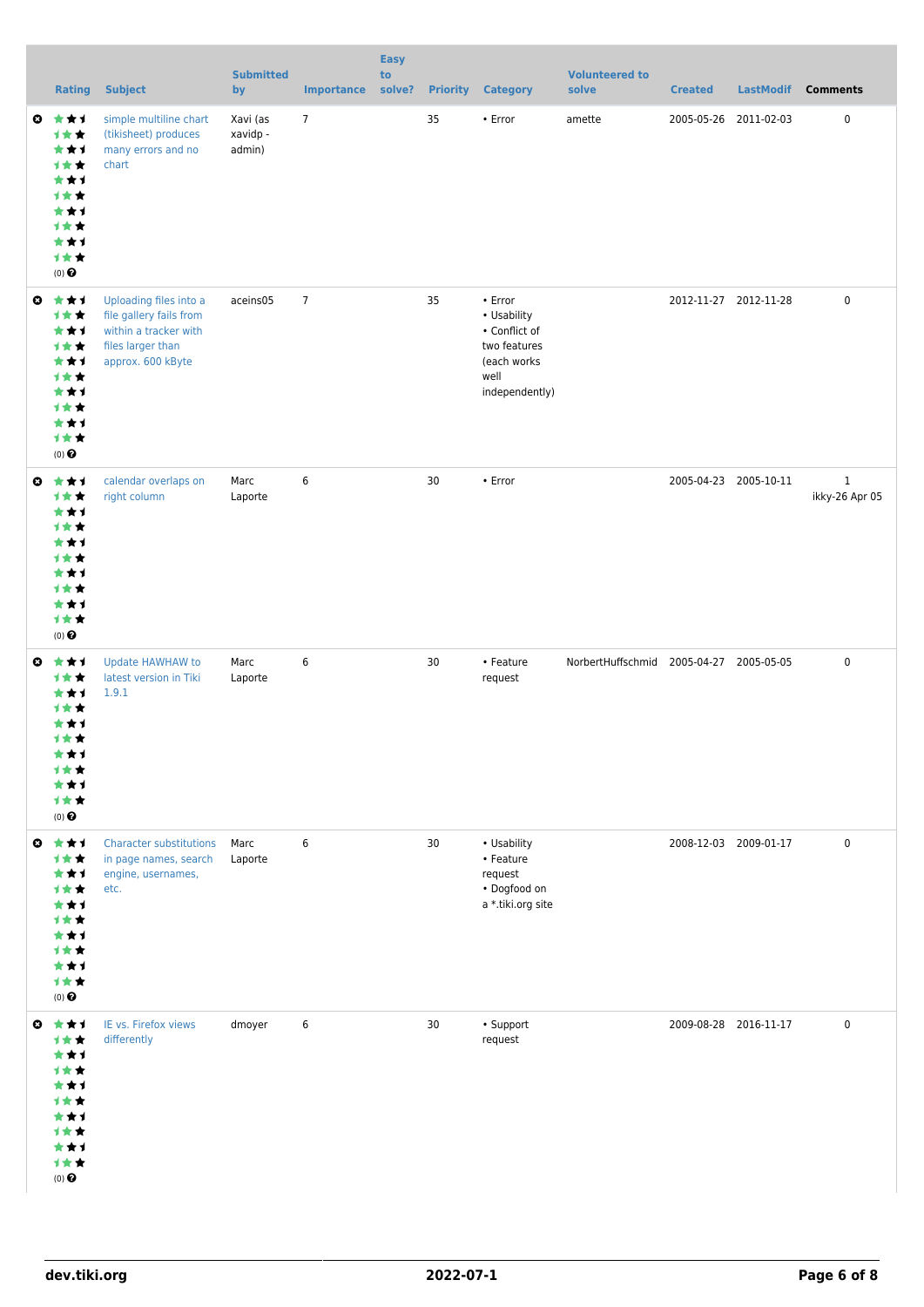| <b>Rating</b>                                                                                         | <b>Subject</b>                                                                                                     | <b>Submitted</b><br>by | Importance solve? | <b>Easy</b><br>to |    | <b>Priority Category</b>                                        | <b>Volunteered to</b><br>solve | <b>Created</b>        |                       | LastModif Comments               |
|-------------------------------------------------------------------------------------------------------|--------------------------------------------------------------------------------------------------------------------|------------------------|-------------------|-------------------|----|-----------------------------------------------------------------|--------------------------------|-----------------------|-----------------------|----------------------------------|
| ◎ ★★1<br>计女女<br>***<br>计女女<br>***<br>计女女<br>***<br>计女女<br>***<br>计女女<br>$(0)$ $\odot$                 | <b>CSS: Themes readiness</b><br>for $1.9$                                                                          |                        | 6                 |                   | 30 | • Patch                                                         |                                |                       | 2005-04-19 2010-01-15 | $\mathbf{1}$<br>amette-25 Apr 05 |
| $0 \star \star \star$<br>计女女<br>***<br>计女女<br>***<br>计女女<br>***<br>计女女<br>***<br>计女女<br>$(0)$ $\odot$ | "tiki-edit_structure.php"<br><b>Add Pages To Current</b><br>Node list truncates at<br>50 records. Fix<br>included. | mccabem                | 5                 |                   | 25 | $\cdot$ Error<br>• Usability<br>• Patch<br>• Support<br>request | mccabem                        |                       | 2007-03-18 2008-10-06 | $\mathbf 1$<br>shad-02 Apr 08    |
| ◎ ★★1<br>计女女<br>***<br>计女女<br>***<br>计女女<br>***<br>计女女<br>***<br>计女女<br>$(0)$ $\odot$                 | <b>FCKEditor missing</b><br>tikiwiki toolbar                                                                       | asphaltjesus           |                   |                   | 25 | • Error<br>• Dogfood on<br>a *.tiki.org site                    |                                |                       | 2008-04-25 2011-09-23 | 32<br>paleogusy-15 Apr<br>09     |
| ◎ ★★1<br>计女女<br>***<br>计女女<br>***<br>计女女<br>***<br>计女女<br>***<br>计女女<br>$(0)$ $\bigodot$              | https (SSL) error                                                                                                  | bone                   |                   |                   | 25 | • Error                                                         | bone                           | 2005-12-22 2021-10-05 |                       | $\mathsf 2$<br>Bsfez-05 Oct 21   |
| ◎ ★★1<br>计女女<br>***<br>1★★<br>***<br>计女女<br>***<br>计女女<br>***<br>计女女<br>$(0)$<br>$\pmb{\Theta}$       | Using IE8 to open<br>plugin editor in the<br><b>WYSIWYG edit screen</b><br>causes errors                           | Geoff<br>Brickell      |                   |                   | 25 | • Error                                                         |                                |                       | 2013-06-06 2013-06-15 | $\pmb{0}$                        |
| ◎ ★★1<br>计女女<br>***<br>计女女<br>***<br>计女女<br>***<br>计女女<br>***<br>计女女<br>$(0)$ $\odot$                 | IE10: plugin inserting<br>and editing doesn't go<br>where the cursor is                                            | Marc<br>Laporte        |                   |                   | 25 | • Error                                                         | Jonny Bradley                  |                       | 2013-09-11 2013-10-28 | $\pmb{0}$                        |